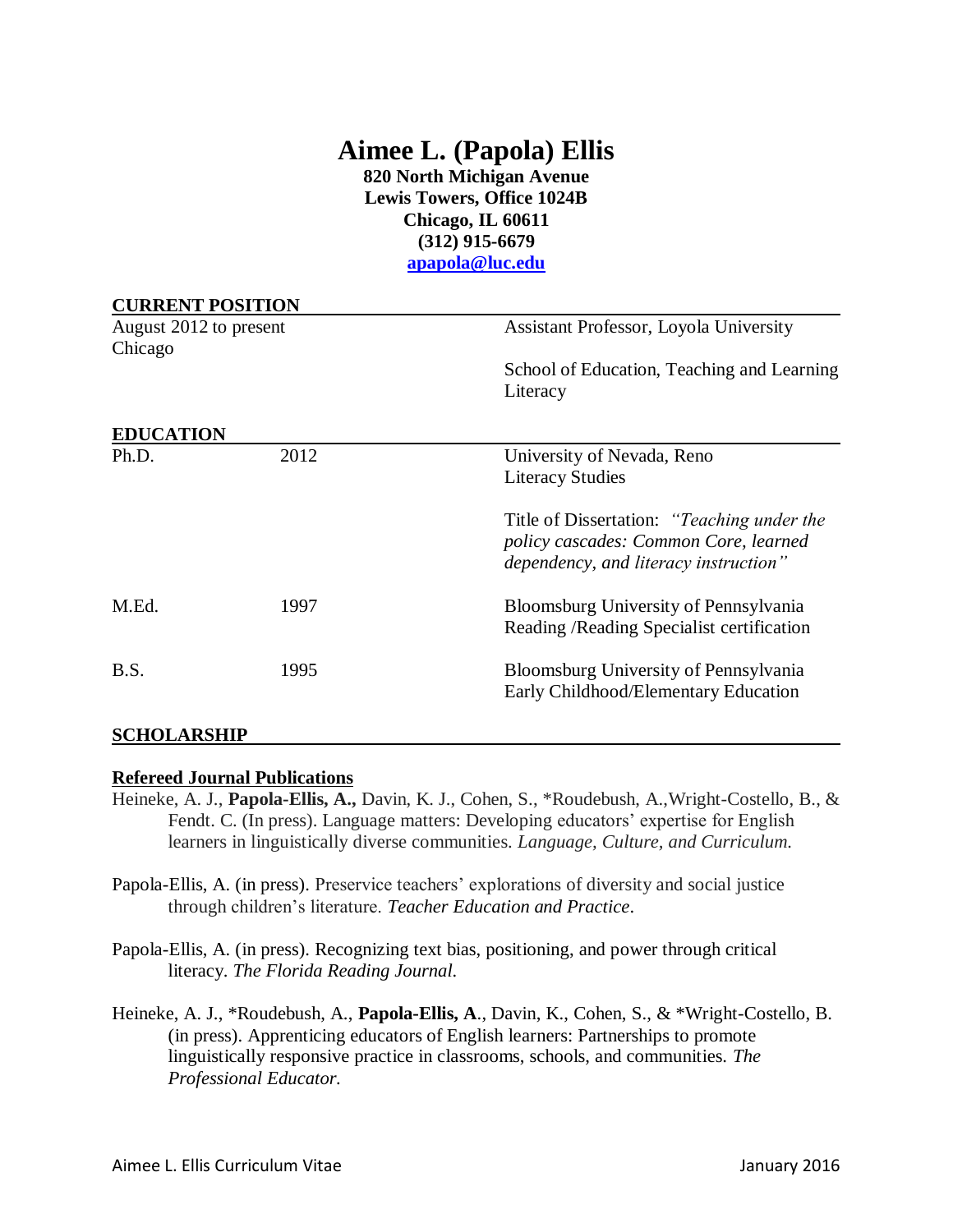- Papola-Ellis, A. (2018). "Readers...assemble!" Superhero storylines to promote close analytical reading. *The California Reader (A Publication of the California Reading Association), 51*(2), 22-28.
- Heineke, A. J., **Papola-Ellis, A**., Cohen, S., & Davin, K. (2017). Linguistically responsive professional development: An apprenticeship model. *Improving Schools*.
- Papola-Ellis, A.(2016). It's just too sad: Teacher candidates' emotional resistance to picture books. *Reading Horizons*, 55 (2), 1-26.
- Chang, A., Neugebauer, S., **Ellis, A**., Ensminger, D., Ryan, A., & Kennedy, A. (2016). Teacher educators' experiences around teacher education redesign: A collaborative self-study. *Studying Teacher Education, 1-18.*
- **Papola-Ellis, A**. & Eberly, T. (2015). Critical literacy: Going beyond the demands of Common Core. *Illinois Reading Council Journal, 43*(2), 9-15.
- Papola-Ellis, A. (2014). Text complexity: The importance of building the right staircase. *Reading Horizons*, *53* (2), 21-37.
- Papola-Ellis, A. (2014). Teaching under policy cascades: Common Core and literacy instruction. *Journal of Language and Literacy Education, 10* (1), 166-187. Available at http://jolle.coe.uga.edu/wp-content/uploads/2014/04/Teaching-Under-Policy-Cacades-Papola-Ellis.pdf.
- Papola, A.L. (2013). Critical literacy, Common Core, and "close reading". *Colorado Reading Journal*. Available at<http://www.ccira.org/colorado-reading-journal/WINTER-2013-> 14.html
- Pennington, J.L., Obenchain, K.M., **Papola, A**. & Kmitta, L. (2012). The Common Core: Educational redeemer or rainmaker? *Teachers College Record,* Date Published: October 12, 2012. http://www.tcrecord.org ID Number: 16902.

#### **Referreed Book Chapters**

Heineke, A.J. & **Papola-Ellis, A**. (2017). Field-based teacher education to promote all students' language and literacy development. In D. Polly, M. Putman, T.M. Petty, & A.J. Good (Eds.), *Innovative practices in teacher preparation and graduate-level teacher education programs* (pp.238-261). Hershey, PA: IGI Global.

#### **Invited Book Chapters**

**Papola-Ellis, A**., Mortensen Nelson, J., Hunt, J. (in press). Teacher candidates' reflections on literacy pedagogy and practices in authentic classroom experiences. In A. Heineke and A.M. Ryan (Eds), *Teaching, Learning, and Leading with Schools and Communities: Field-based Teacher Education***.** Routledge Research.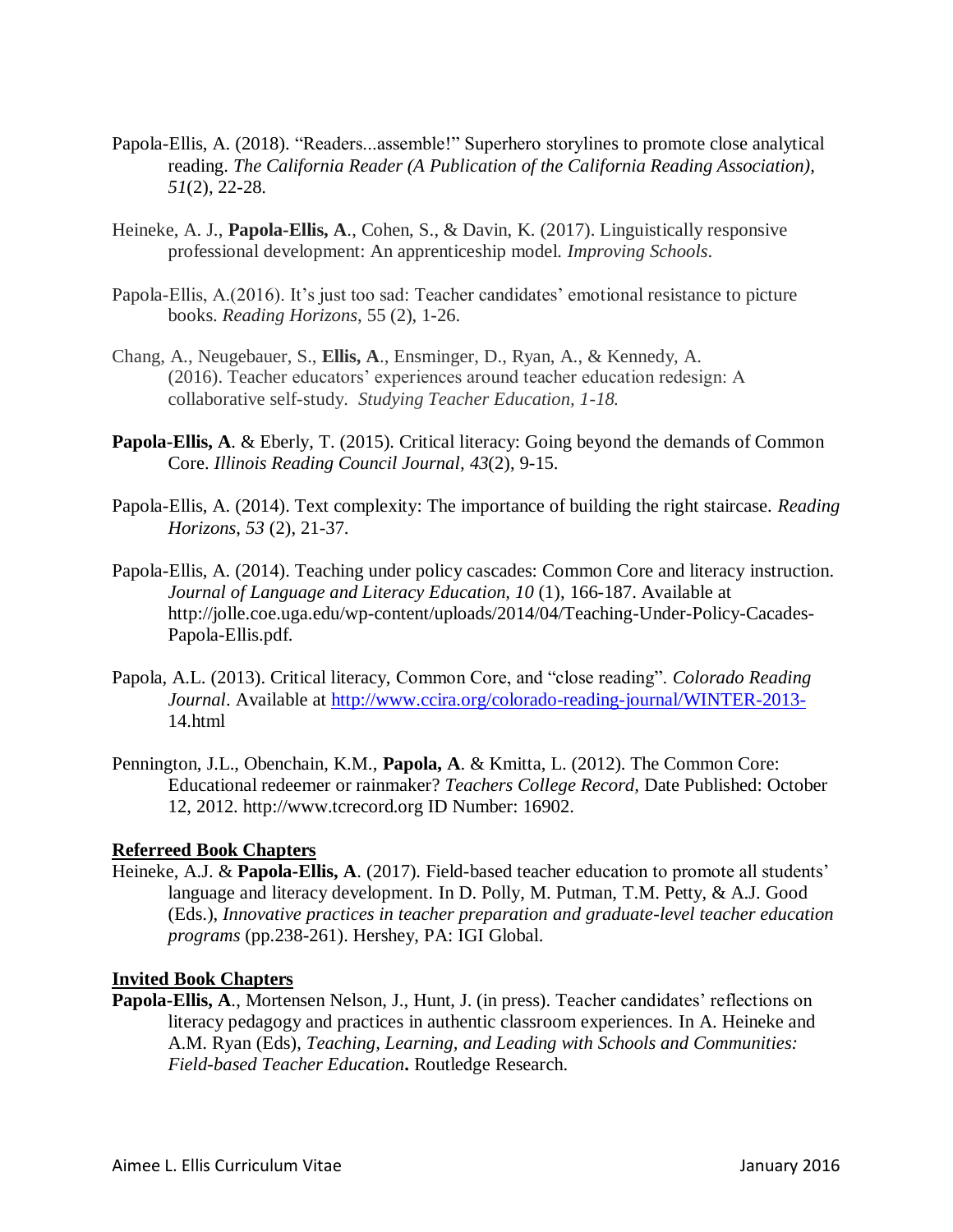#### **Manuscripts Under Review**

**Papola-Ellis, A**. & Heineke, A. (under review). Interrupting teachers' assumptions about English learners using culturally relevant poetry.

Papola-Ellis, A. (under review). "I'm a real teacher!": Navigating positions and developing a teacher identity.

#### **Refereed Presentations**

- \*Nelson, J. & **Papola-Ellis, A.** (2017, December). *A field-based approach to building teacher candidates' professional knowledge base.* Literacy Research Association Annual Conference. Tampa, FL.
- Ellis, A. (2016, November). *Critical literacy across the curriculum.* Literacy Research Association Annual Conference. Nashville, TN.
- Hunt, J., **Ellis, A**., Neugebauer, S., Hurley, B.\*, Koulouris, G.\* (2015, October). *Academic* language for all ages: Strategies to support the building blocks for reading and writing *across disciplines.* Illinois Reading Council Conference. Peoria, IL.
- Papola, A. (2014, March). *Getting Started with Critical Literacy*. Illinois Reading Council Conference. Springfield, IL.
- Papola, A. (2013, March). *Word Study Games to Get Kids Moving*. Illinois Reading Council Conference. Springfield, IL.
- Papola, A. (November, 2012). *Learned Dependency and Policy Cascades: How Interpretations of Literacy Policy Influence Teachers' Planning and Instruction.* Roundtable Presentation at 2012 Literacy Research Association Conference. San Diego, CA.
- Papola, A. (April, 2012). *Out of the Box, Out of the Seat: Word Study Games and Extension Activities for Active Student Engagement*. International Reading Association Annual Conference, Full Day Pre-Conference Institute. Chicago, IL.
- Pennington, J. & **Papola, A.L.** (2010, December). *The Implementation of a Literacy Coach: One Teacher's Obstacles and Successes with Moving into the Role of a Coach.* Rountable Presentation at the National Reading Conference. Fort Worth, TX.
- Langell, L. & **Papola, A.L.** (2008). *Using AIMSweb Progress Monitoring Tools to Inform Classroom Instruction.* Presentation at Alaska Statewide Special Education Conference. Anchorage, Alaska.

#### **Invited Presentations**

Heineke, A. J., **Ellis, A**., Cohen, S., & Roudebush, A. (December, 2015). Language matters: Prioritizing language diversity and development in schools. Illinois Annual Conference for Teachers of Linguistically and Culturally Diverse Students. Oak Brook, Illinois.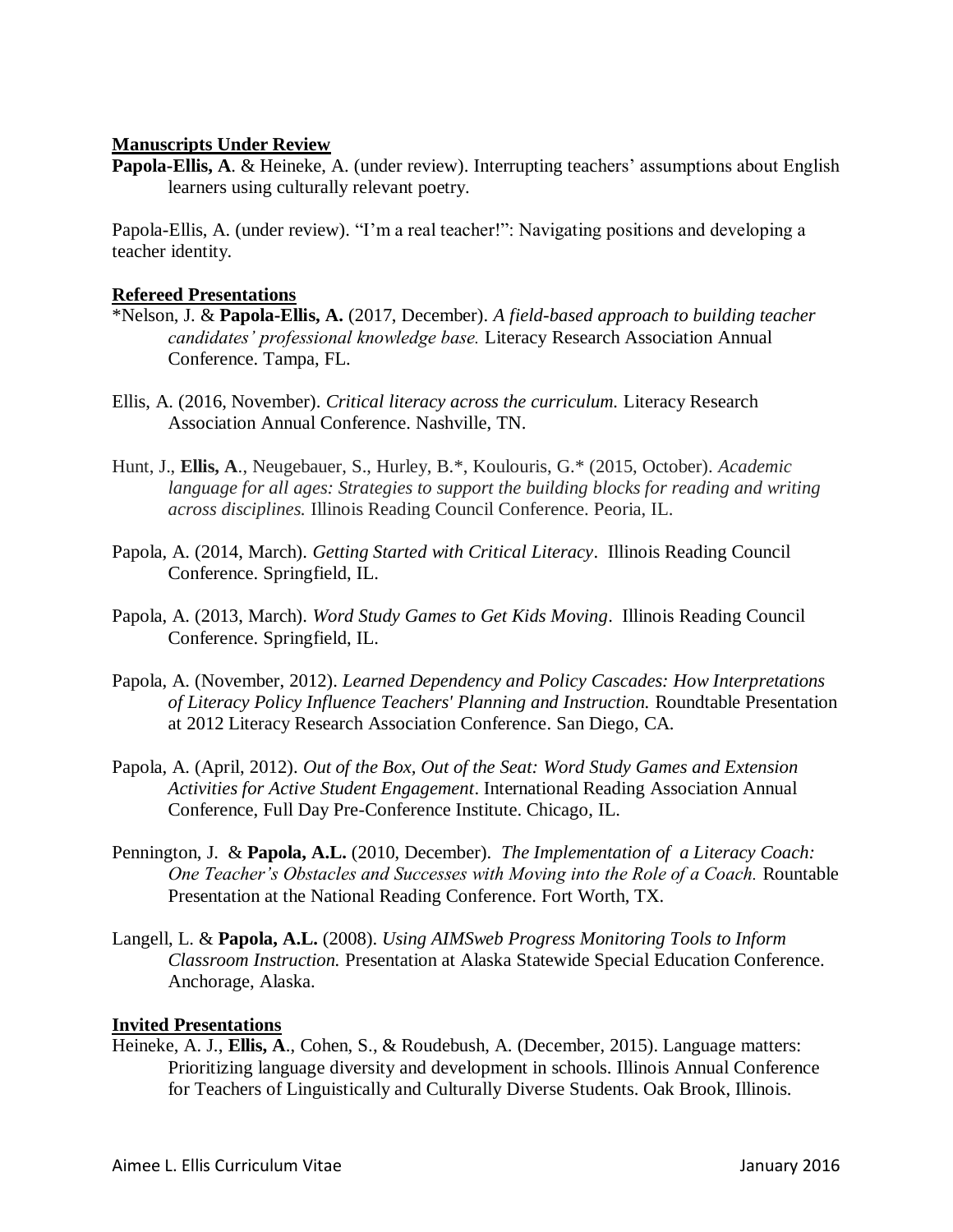Ellis, A. (2014, November). *The power of words: A critical literacy lens on vocabulary*. Chicago Teacher Partnership Program Mini Conference. Chicago, IL.

#### **Grants**

- Heineke, A. J., Davin, K.J., **Ellis, A**., Cohen, S.L., Roudebush, A. (2015 2016). Language Matters: Design and Implementation of Linguistically Responsive Curriculum and Instruction. The Searle Funds at the Chicago Community Trust, Local. \$270,000.
- Heineke, A. J., **Ellis, A**., Davin, K.J., Tocci, C. (2014 2015). Language Matters: Design and Implementation of Linguistically Responsive Curriculum and Instruction. The Searle Funds at the Chicago Community Trust. \$270,000.
- Heineke, A. J., Davin, K.J., **Papola (Ellis), A**., Ryan, A.M., Tocci, C. (2013 2014). Language Matters: Design and Implementation of Linguistically Responsive Curriculum and Instruction. The Searle Funds at the Chicago Community Trust. \$299,165.

#### **Awards and Recognitions**

- 2018 Nominee, Distinguished Faculty Award for Excellence in Teaching, School of Education, Loyola University Chicago.
- 2017 Summer Faculty Research Stipend Award, Loyola University Chicago.

#### **TEACHING**

**Higher Education Experience** August 2012 to present **Assistant Professor**

### **Loyola University Chicago** School of Education Teaching and Learning, Literacy Courses Taught:

- *Children's Literature*
- *Teaching Reading*
- *Language and Literacy for Diverse Students*
- *Using Classroom Data in a Collaborative Environment to Advance Student Achievement*
- *Discipline-Specific Literacy for Diverse Students*
- *Professional Learning Communities*
- *Doctoral Seminar: Critical Literacy*
- *Teaching Writing*
- *Culturally Relevant Literature*
- *Research in the Teaching of Literacy*
- *Practicum in Reading Disabilities*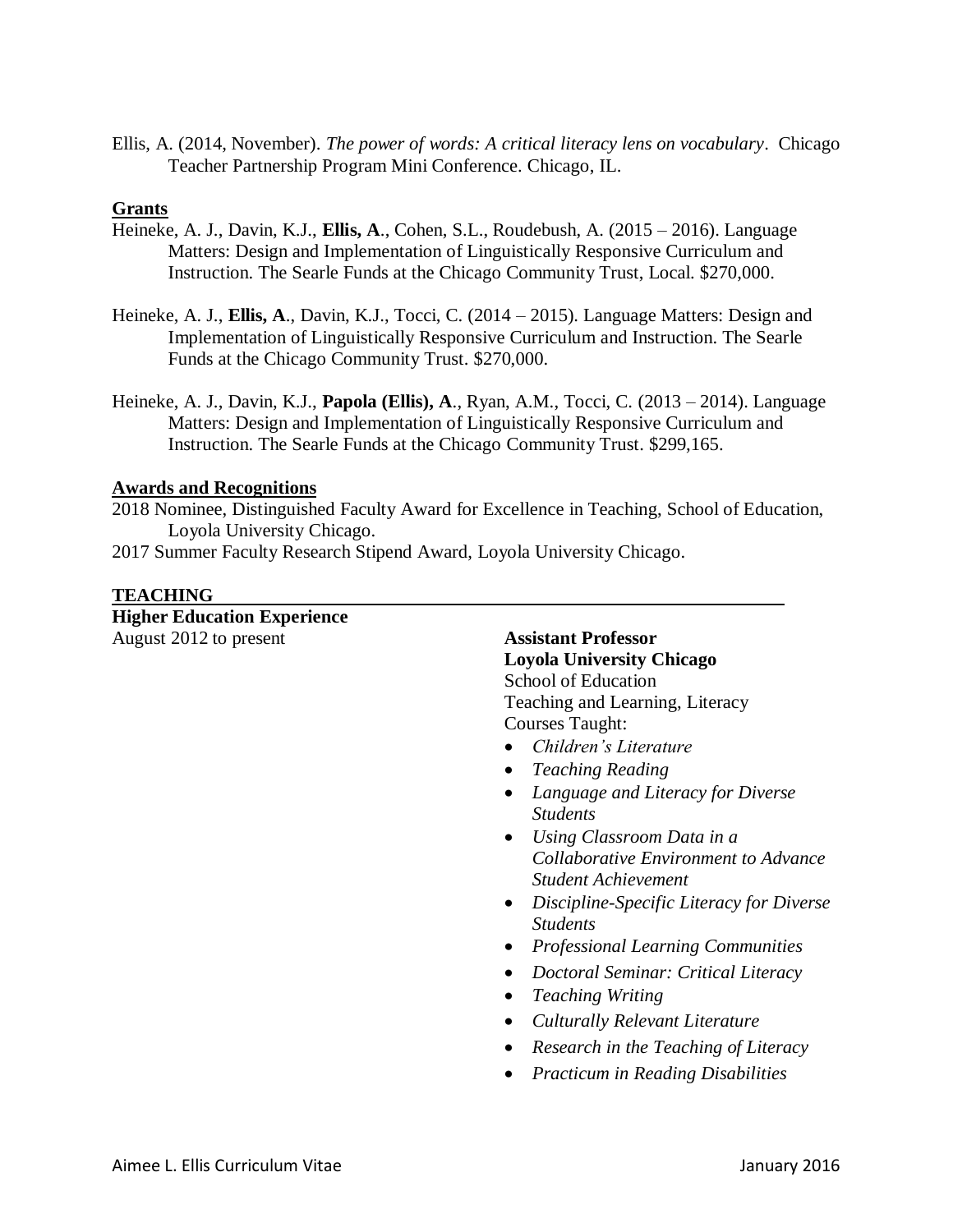August 2009 to June 2012 **Graduate Assistant**

## **University of Nevada Reno** School of Education Courses Taught:

- *Language Arts and Literacy, K-3*
- *Language Arts and Literacy, 4-6*
- *Diagnosis, Assessment, and Literacy Instruction*

#### **K-12 Teaching Experience**

2006-2009 Literacy Coach/Professional Development Facilitator, Barrow, AK 2004-2006 Classroom Teacher/Reading Specialist, Grade 5; Grades 2-3, York, PA 2002-2004 Classroom Teacher, Grades 6-8, Barrow, AK 2001-2002 Classroom Teacher, Grade 3, Parachute, CO 2001-2002 Reading Specialist, Grades 4-6, Shillington, PA 2000-2001 Classroom Teacher, Grades 3 and 4, Grayling, AK 1999-2000 Classroom Teacher, Grade 1, Gonzalez, CA 1998-1999 Classroom Teacher, Grade 5, Turlock, CA 1997-1998 Reading Specialist, Grades 1-3, Fredericksburg, VA

#### **SERVICE**

#### **Service to the Affinity Group**

| Sequence Five Lead                                     | Fall 2017 to present       |
|--------------------------------------------------------|----------------------------|
| <b>CAEP/ILA SPA Accreditation Writer</b>               | Spring 2015 to present     |
| Reading Graduate Program Advisor/Coordinator           | Spring 2015 to present     |
| <b>Elementary Graduate Student Advisor</b>             | Fall 2013 to Spring 2017   |
| <b>Doctoral Candidate Admission Committee</b>          | Spring 2018                |
| Awards and Scholarship Committee Member                | Fall 2013 to Spring 2017   |
| Middle Grade Focus Group Member                        | Spring 2016                |
| <b>Articulation and Transfer Subcommittee Member</b>   | Spring 2015 to Fall 2015   |
| Teacher Preparation Redesign Steering Committee Member | Summer 2013 to Spring 2014 |

#### **Service to the School of Education**

Faculty Development and Mentoring Committee, Member Fall 2017 to present Technology Committee, Member Fall 2015 to Spring 2017 Graduate Student Advisor Spring 2015 to Spring 2017 International Committee, Chairperson Spring 2014 to Spring 2015 International Committee, Member Fall 2013 to Spring 2015 Adhoc Committee on Celebration of Teaching Fall 2013 to Spring 2014 Faculty Search Committee, Reading Position Fall 2012 to Spring 2013

#### **Service to the University**

University Library Board, Member Fall 2015 to Spring 2017 New Student Convocation, Discussion Group Leader Fall 2013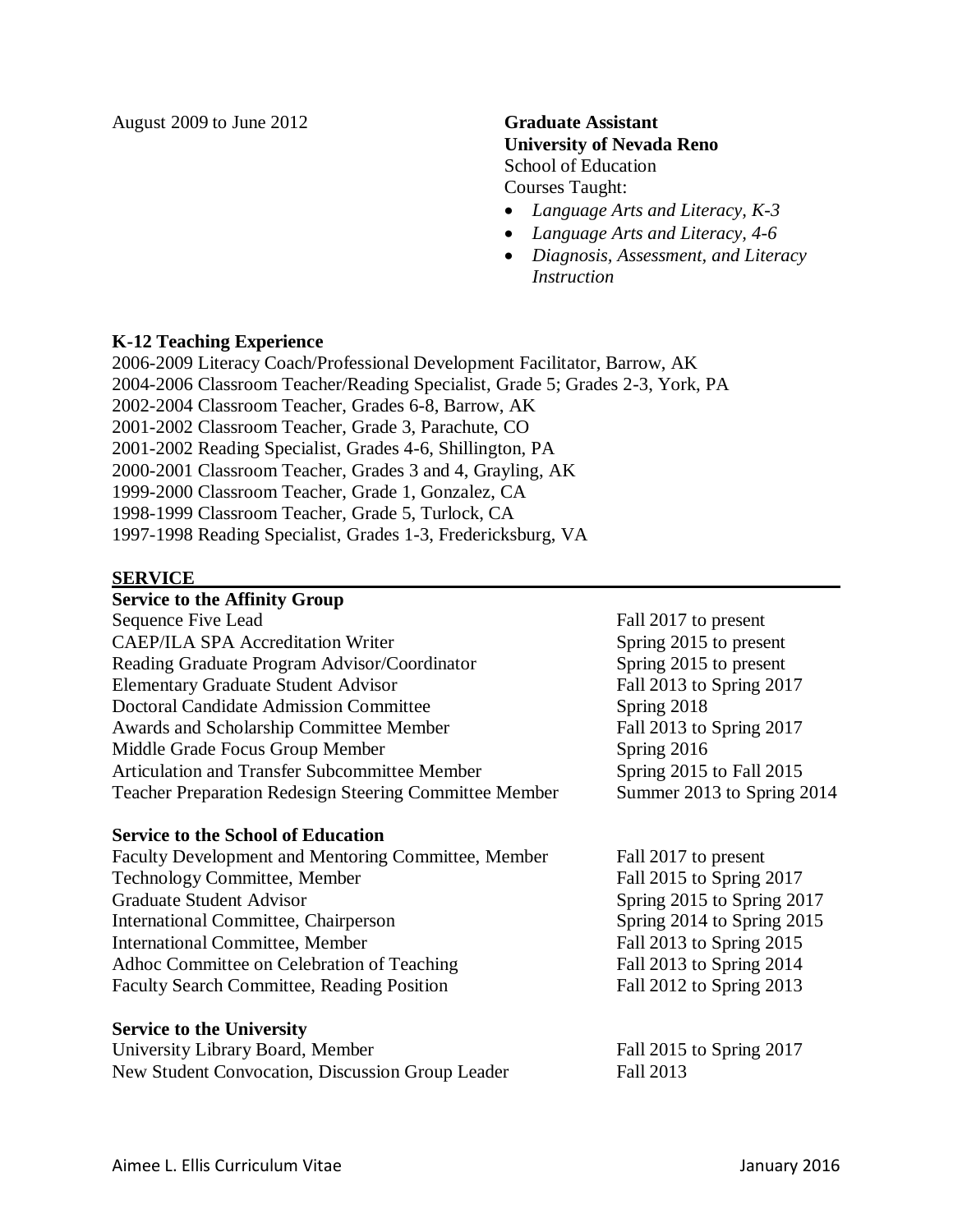.

#### **Service to the Community**

International Baccalaureate MYP Student Advisor Fall 2012 to Spring 2013

#### **Service to the Profession**

SchoolRise Teacher Educator Cohort Member Fall 2015 to Spring 2017 Peer Reviewer for *Journal of Literacy Research* Fall 2012 to present Peer Reviewer for *Journal of Teacher Education* Fall 2013 to present Peer Reviewer for *Literacy Research Association Conference* Fall 2010 to present

#### **Professional Affiliations**

International Literacy Association Illinois Reading Council Literacy Research Association National Council of Teachers of English

#### **Professional Development Presentations**

- Cohen, S. & **Ellis, A.** (2017). *Linguistically responsive teaching.* Illinois Charter Schools Network.
- Ellis, A. (2017). *Literacy workshop: Authentic and developmentally appropriate practices in the early grades*. Wood-Dale School District.
- Roudebush, A. and **Ellis, A.** (June 2015). *Linguistically responsive classrooms and schools.* Field Elementary School, half day support. Chicago Public Schools.
- Ellis, A. (June 2015). *Collaborative conversations in the classroom.* Professional Learning Community for Network 1 schools, Chicago Public Schools.
- Heineke, A., Davin, K., **Ellis, A.**, Roudebush, M., & Wright, B. (Spring 2014). Stage 1: Instructional design for language development. Language Matters EL Teacher Leader Institute, Chicago Public Schools.
- Heineke, A. J., & **Papola, A**. (February May 2014). *Building linguistically responsive schools and classrooms.* Four-day institute for Network 2 schools, Chicago Public Schools.
- Papola, A. (February 2013). *Student Generated Questioning During Literacy Instruction*. Hayt Elementary School, Chicago Public Schools.
- Papola, A. (August 2009). *Writing Across the Content Areas.* Teacher Workshop. North Slope Borough School District, Barrow, AK
- Papola, A. (Fall 2008). *Using Progress Monitoring Data to Inform Instruction*. North Slope Borough School District, Barrow, AK.
- Papola, A. (2007-2008). *Six Trait Writing.* Teacher Workshop. North Slope Borough School District, Barrow, AK.